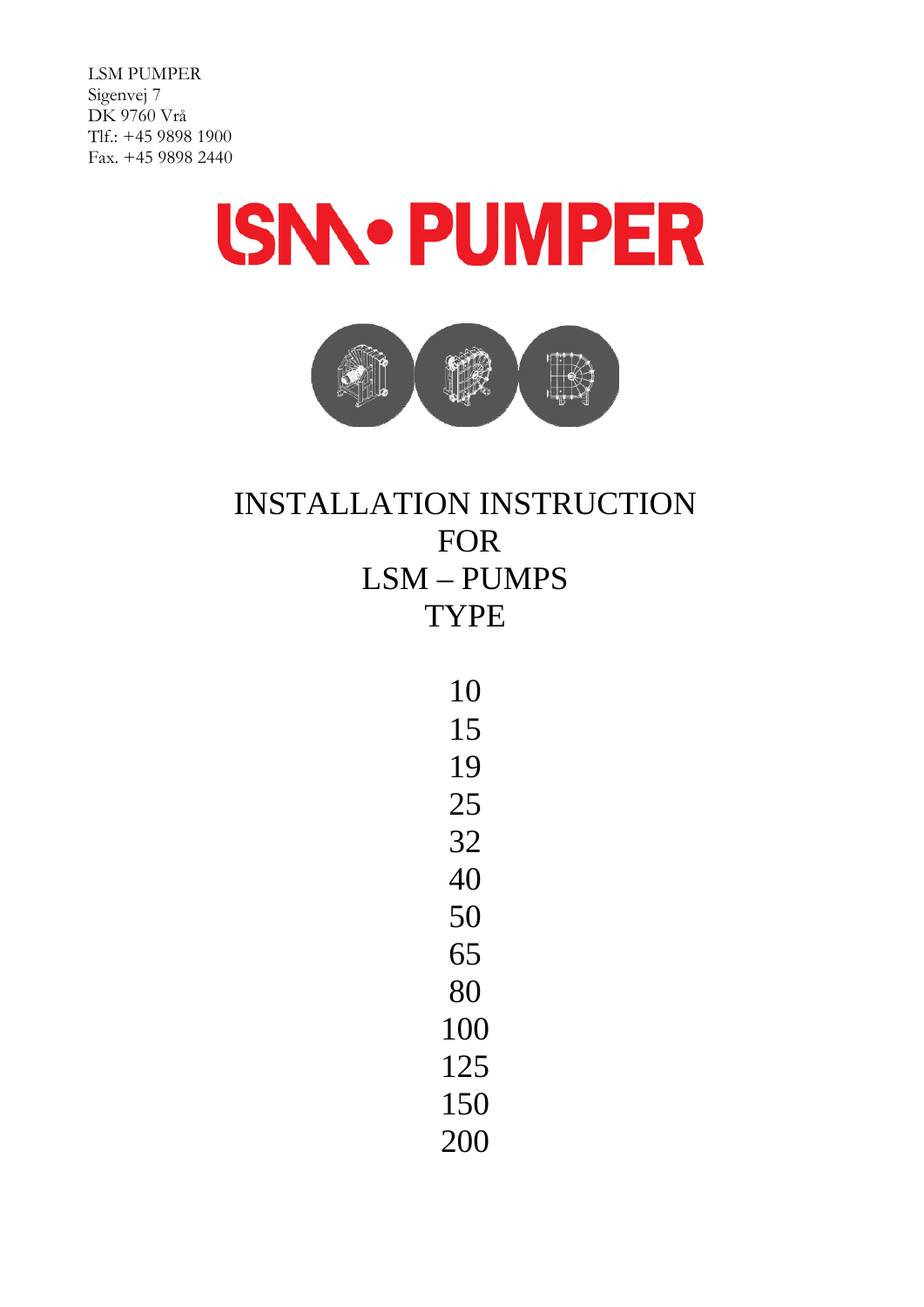# Index

| Installation Instructions<br>$\frac{3}{2}$ |  |
|--------------------------------------------|--|
|                                            |  |
|                                            |  |
|                                            |  |
|                                            |  |
|                                            |  |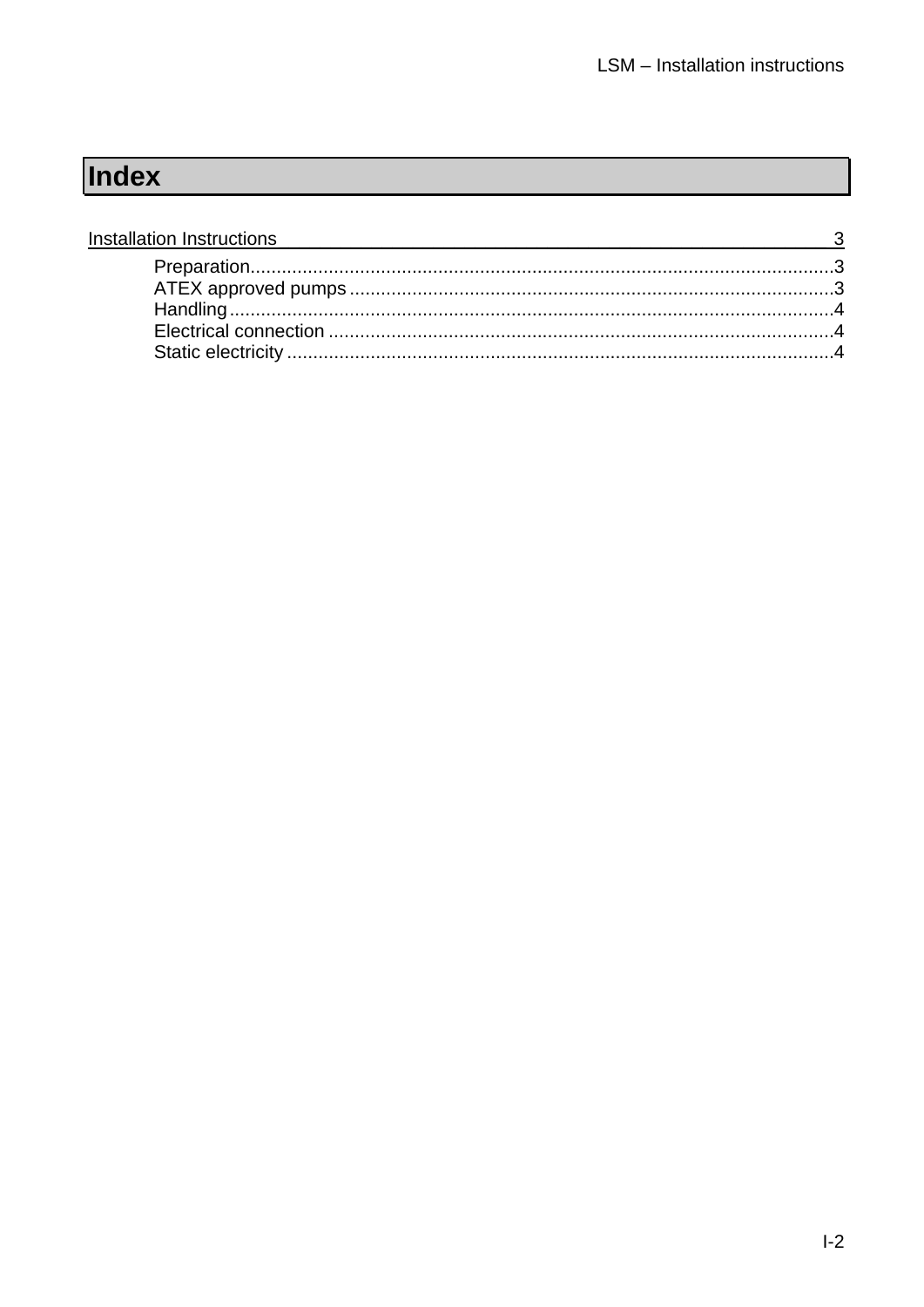## **Installation Instructions**

Before mounting the pump, make sure that the access ways to the pump are in order.

Check that the foundation, where the pump is to be mounted can carry the load of the pump. Also have the appropriate SWL marked lifting gear / crane ready for the given situation.

No special tools are required, other than ordinary hand-tools and a hammer/drilling machine for the installation of the pump.

Don't forget the necessary safety equipment, such as safety helmet- and footwear, and working gloves.

### **Preparation**

Before mounting and erecting the pump, make sure that the unit corresponds to the ordered, and has not been damaged during the transport. Also make sure that all parts for the installation is available, so that the installation can be finalised.

Plug for transport!

Plug is to be dismantled before start-up.



Check fluid level, fill up if needed, before putting into use. Glycerol is to be filled up until the lowest of the sight glasses on the front of the pump.

## **ATEX approved pumps**

By ATEX approved pumps the following precautions are to be followed with precision:

- Check that the medias temperature does not exceed the  $t_{\text{max}}$  that is indicated on the name plate.
- Check that the indicated ATEX-data, both for motor, gear and pump corresponds to the specified category. If the ATEX-data are different, it is the lowest of the values that are in force.
- Checks that the rated power of the motor corresponds to the power P2, demanded by the pump, see the nameplate.
- Operating the pump against a shut valve, can cause overheating and hose fracture. Install a bypass line with a pressure reduced countervalve
- In order for the pump to have the ATEX approval, there needs to be a dry-run safety switch, installed on the pipe system just before the pumps suction side. This shall break the power to the motor, if the pump runs dry for more than 2 minutes.